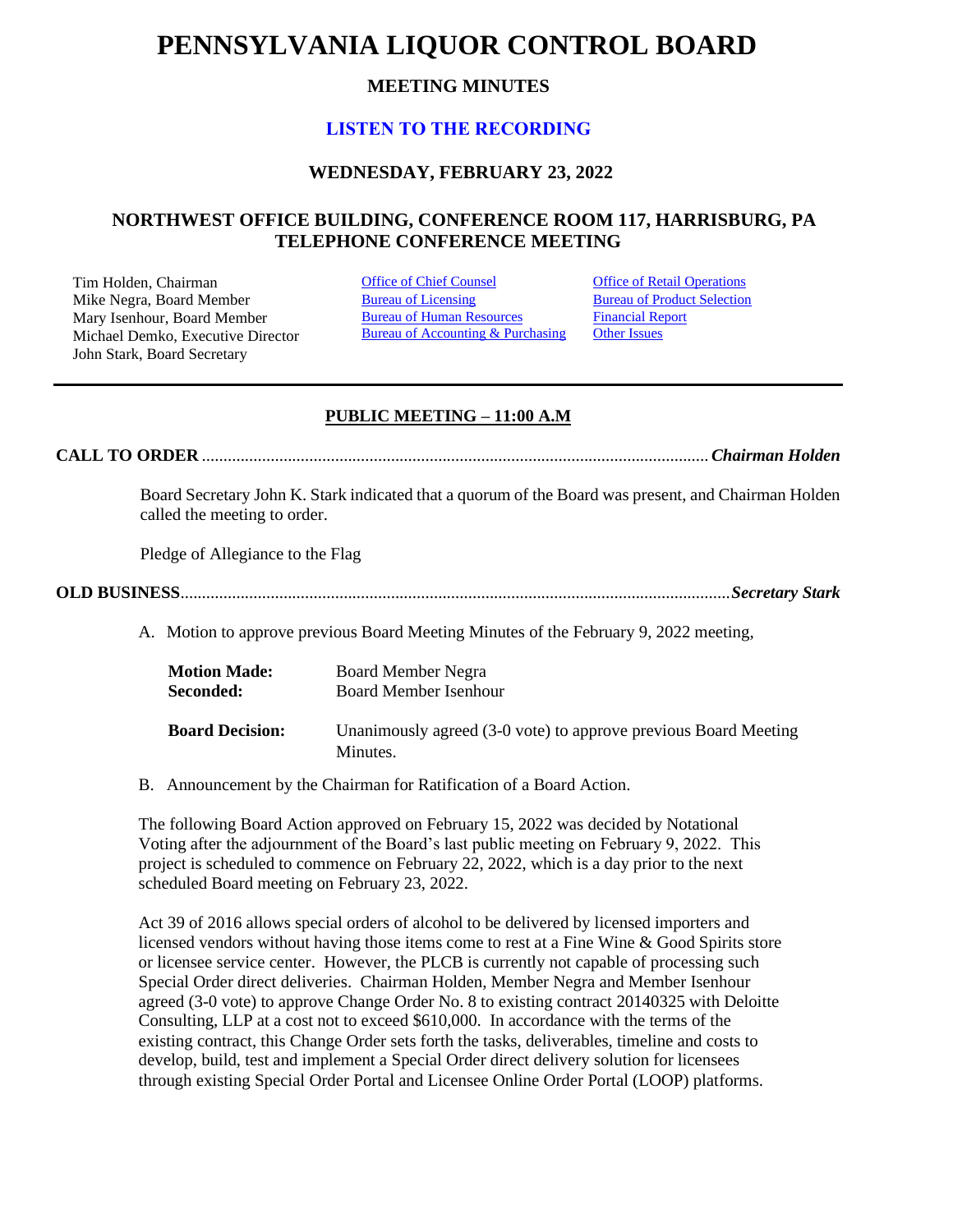## **PUBLIC COMMENT ON AGENDA ITEMS**

There were no public comments or questions on the printed agenda items.

#### **NEW BUSINESS**

*From the Office of Chief Counsel*...............................................................................*Rodrigo Diaz, Chief Counsel*

<span id="page-1-0"></span>

| (1) | <b>Borough of Berwick</b><br>Case No. 22-NE-01                                                                                                    |                                                           | Municipal Petition for Exemption from<br><b>Liquor Code Statute Regarding Amplified</b><br>Sound                                         |
|-----|---------------------------------------------------------------------------------------------------------------------------------------------------|-----------------------------------------------------------|------------------------------------------------------------------------------------------------------------------------------------------|
|     | <b>Motion Made:</b><br>Seconded:                                                                                                                  | <b>Board Member Negra</b><br><b>Board Member Isenhour</b> |                                                                                                                                          |
|     | <b>Board Decision:</b>                                                                                                                            | February 23, 2022 through February 23, 2027.              | Unanimously agreed (3-0 vote) to approve the municipal petition for<br>exemption from Liquor Code Statute regarding amplified sound from |
| (2) | Urbn Waverly Amis, LLC<br>412-26 South 13th Street<br>Philadelphia, Pennsylvania 19147-1157<br>Restaurant Liquor License No. R-13598<br>LID 72599 |                                                           | Request for Rescission of Conditional<br><b>Licensing Agreement</b>                                                                      |
|     | <b>Motion Made:</b><br>Seconded:                                                                                                                  | <b>Board Member Negra</b><br><b>Board Member Isenhour</b> |                                                                                                                                          |
|     | <b>Board Decision:</b>                                                                                                                            | conditional licensing agreement.                          | Unanimously agreed $(3-0)$ vote) to approve the request for rescission of                                                                |

**(3) Licensing Delegation and Objection Criteria** Amendment to Licensing Delegation

Board Member Negra asked Chief Counsel Rod Diaz for background on this issue.

Chief Counsel Diaz identified himself and then explained what the members of the Board would be voting on.

The Board had previously authorized via a delegation that the Bureau of Licensing could approve applications if they meet certain criteria, instead of being presented at a Board Meeting because the criteria had already been approved by the Board. Occasionally, the Board amends that delegation as situations arise.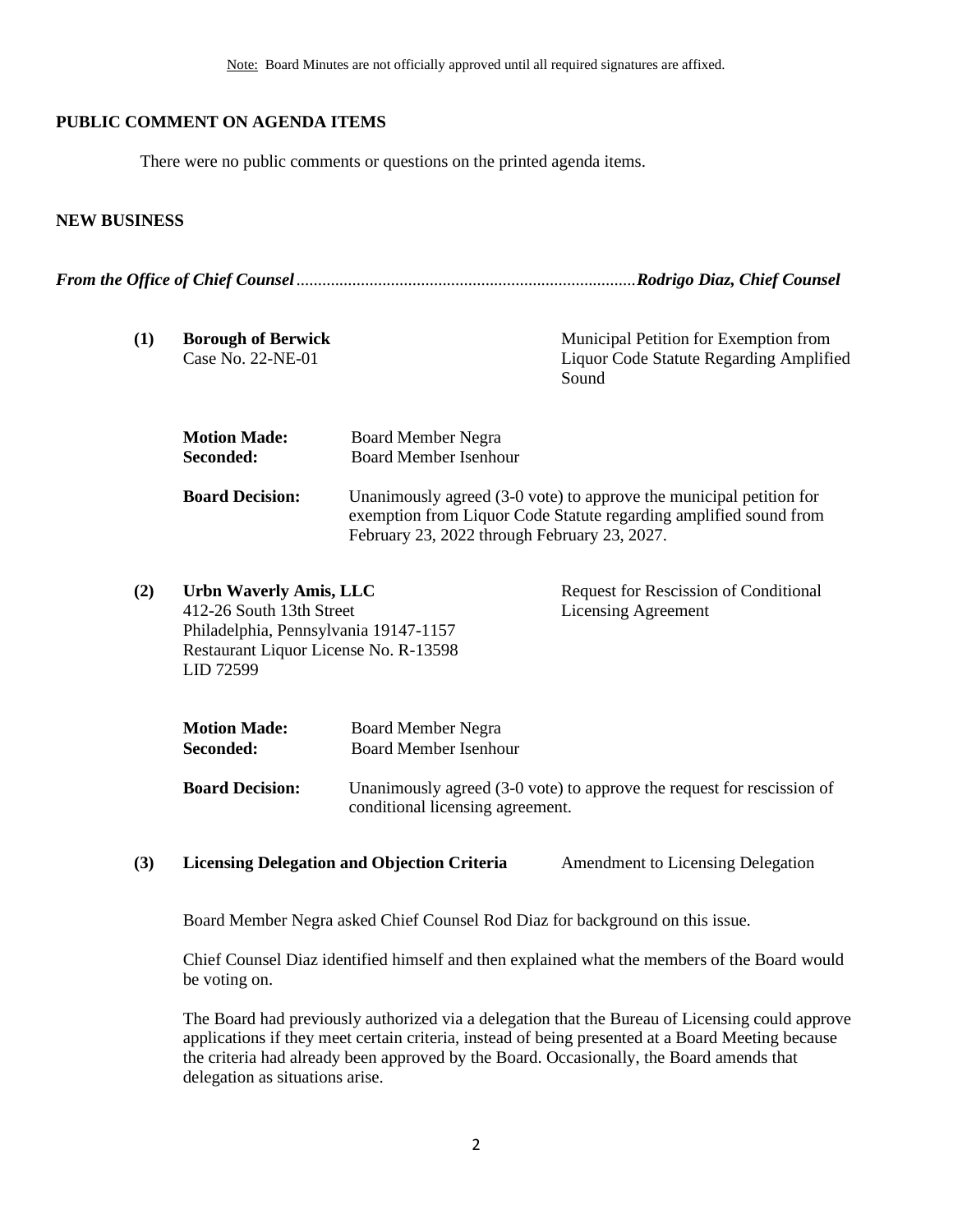In this particular case, Act 29 of 2020 had amended how certain licensees which have interior connections to other businesses could process sales. This delegation is being amended so that if you are a business with an interior connection to another business that is 10,000 square feet\* or less and the licensed premises occupies no more than 90 percent of the entire building and you otherwise meet the requirements under the Liquor Code, the Bureau of Licensing is authorized to approve those applications.

Currently the requirement is that the licensed business cannot occupy more than 50 percent of the building, so the change is applicable for businesses in smaller locations that use 50 to 90 percent of the area that is subject to the license.

The other change in this delegation was clarification that had to do with managers of licensed businesses. Licensing can approve the request to appoint a manager if the manager is available at least 35 hours per week on the licensed premises. There was some confusion about managers who managed a licensed business that had an interior connection to another business being allowed to manage both businesses. This delegation clarifies that the 35 hours per week that managers need to be available applies to both the licensed business and the other business with the interior connection. If they are physically there, the 35 hours per week counts.

In addition, Licensing, under the Liquor Code, has the authority to object to the renewal of certain licenses using specific criteria. It doesn't need the Board's approval, but on occasion Licensing will bring the objection criteria to a public meeting so that the public knows what criteria the Director of Licensing is using when Licensing is objecting to the renewal of a license.

In this case, they are making an amendment to the objection criteria that has to do with licensees who have been cited for violating COVID-19 rules during the State of Emergency. Currently Licensing objects to anyone who has one or more citations for violating the rules during the COVID-19 pandemic. The new criteria will be if a licensee has one citation involving three or more dates or two separate citations. The intent being to object to those licensees who are showing a pattern, not just an inadvertent mistake which led to a citation.

Board Member Negra indicated that he had a question. He stated that Chief Counsel Diaz had said Act 29 applied to businesses with 10,000 square feet or less. He wanted clarification whether it was 10,000 or 11,000 square feet.

\*Chief Counsel Diaz corrected himself and said it was in fact 11,000 square feet or less.

| <b>Motion Made:</b>    | Board Member Negra                                                                                         |
|------------------------|------------------------------------------------------------------------------------------------------------|
| Seconded:              | <b>Board Member Isenhour</b>                                                                               |
| <b>Board Decision:</b> | Unanimously agreed (3-0 vote) to accept the change in delegation to the<br>Director of Regulatory Affairs. |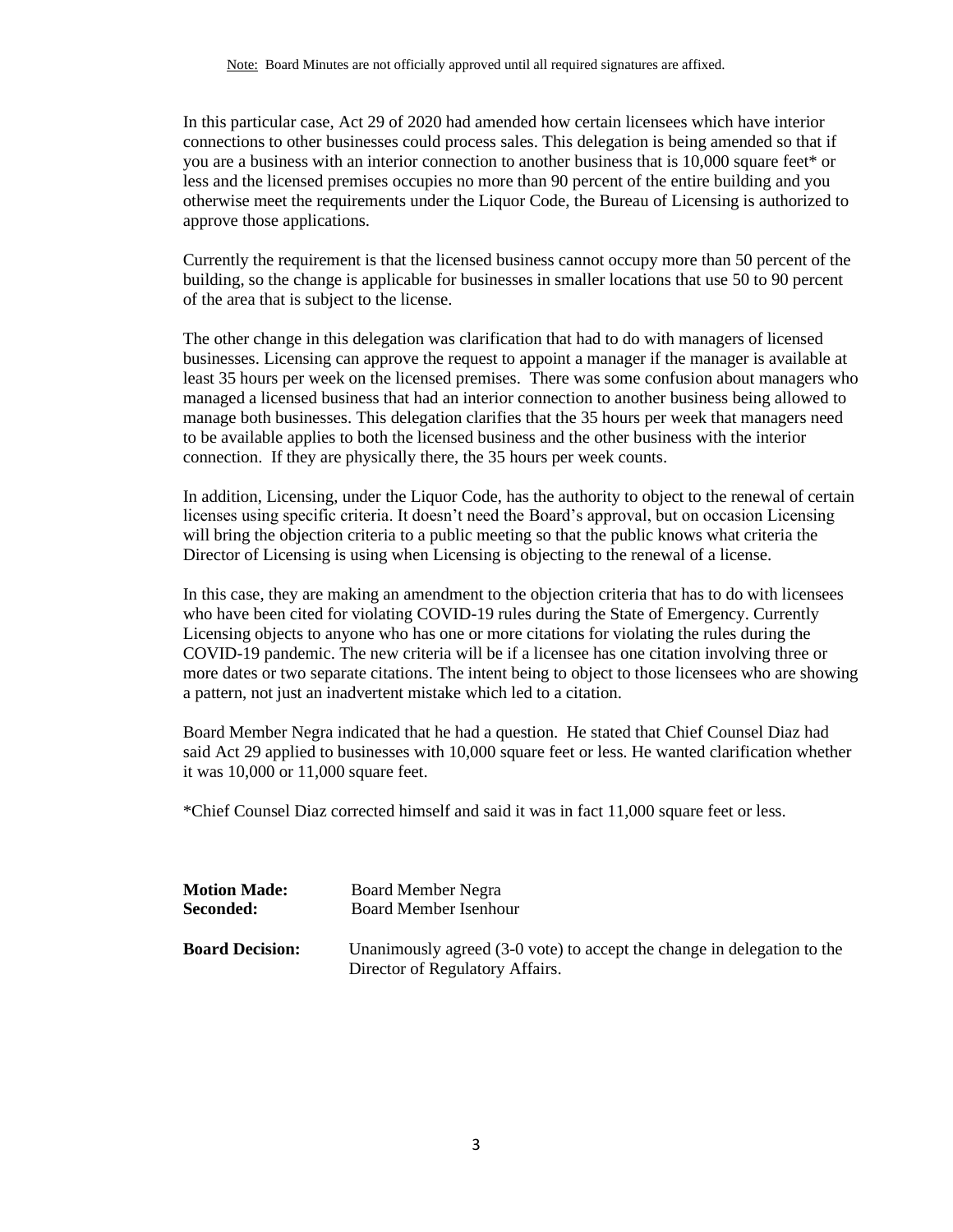<span id="page-3-0"></span>

*From the Bureau of Licensing* ...........................................................*Tisha Albert, Director of Regulatory Affairs Barbara Peifer, Director, Bureau of Licensing*

Double Transfer - Restaurant

**(1) Amina Restaurant & Lounge, LLC** R-4994 (LID No. 105161) Case No. 21-9070 104 South Chestnut Street Philadelphia, Philadelphia County

| <b>Motion Made:</b> | <b>Board Member Negra</b>    |
|---------------------|------------------------------|
| <b>Seconded:</b>    | <b>Board Member Isenhour</b> |

**Board Decision:** Unanimously agreed (3-0 vote) to approve the transfer.

| (2) | <b>Disobedient Spirits, LLC</b> | <b>Limited Distillery Additional</b> |
|-----|---------------------------------|--------------------------------------|
|     | AL-16 (LID No. 68664)           | Board-Approved Location &            |
|     | 30 South Main Street            | Requests for an Interior             |
|     | Homer City, Indiana County      | <b>Connection with Another</b>       |
|     |                                 | Business & Dual                      |
|     |                                 | Employment – Limited Distillery      |

| <b>Motion Made:</b> | <b>Board Member Negra</b>    |
|---------------------|------------------------------|
| Seconded:           | <b>Board Member Isenhour</b> |

**Board Decision:** Unanimously agreed (3-0 vote) to approve the additional location and the requests for an interior connection with another business and dual employment.

| (3) | <b>Hampat Specialty Foods, LLC</b>   | $New - Economic Development$ |
|-----|--------------------------------------|------------------------------|
|     | t/a Hamir's Indian Fusion Restaurant | Restaurant                   |
|     | (LID No. 103973) Case No. 21-9059    |                              |
|     | 24 South George Street               |                              |
|     | York, York County                    |                              |
|     |                                      |                              |
|     |                                      |                              |

| <b>Motion Made:</b> | <b>Board Member Negra</b>    |
|---------------------|------------------------------|
| Seconded:           | <b>Board Member Isenhour</b> |
|                     |                              |

**Board Decision:** Unanimously agreed (3-0 vote) to approve the new application.

| (4) | <b>Insectarium and Butterfly Pavilion, Inc.</b>     | Double Transfer & Request to    |
|-----|-----------------------------------------------------|---------------------------------|
|     | t/a Philadelphia Insectarium and Butterfly Pavilion | Conduct Another Business on the |
|     | R-13762 (LID No. 104729)                            | Licensed Premises - Restaurant  |
|     | 8046 Frankford Avenue                               |                                 |
|     | Philadelphia, Philadelphia County                   |                                 |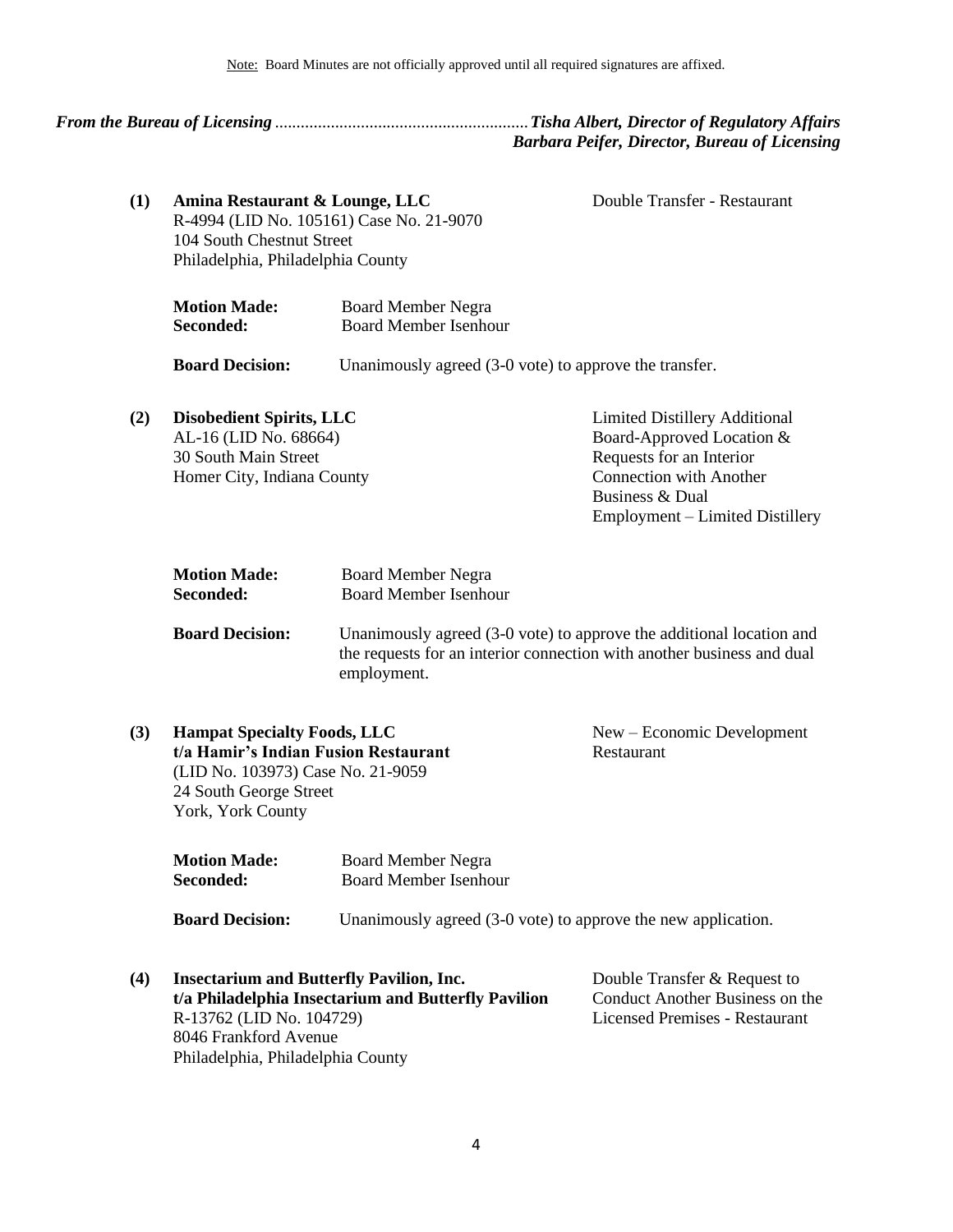| <b>Motion Made:</b>    | Board Member Negra                                                    |  |
|------------------------|-----------------------------------------------------------------------|--|
| Seconded:              | Board Member Isenhour                                                 |  |
|                        |                                                                       |  |
| <b>Board Decision:</b> | Unanimously agreed (3-0 vote) to approve the transfer and the request |  |
|                        | to conduct another business on the licensed premises.                 |  |

| (5) | <b>Metzgar Enterprise, LLC</b> | Return (Release) from             |
|-----|--------------------------------|-----------------------------------|
|     | t/a Trailhead Brewing Company  | Safekeeping & Requests to         |
|     | G-48596 (LID No. 107507)       | De-License Areas, for an Interior |
|     | 402 Main Street                | <b>Connection with Another</b>    |
|     | Rockwood, Somerset County      | Business & for Dual               |
|     |                                | Employment – Brewery              |

| <b>Motion Made:</b>    | <b>Board Member Negra</b>                                                                                                                                                                       |
|------------------------|-------------------------------------------------------------------------------------------------------------------------------------------------------------------------------------------------|
| Seconded:              | <b>Board Member Isenhour</b>                                                                                                                                                                    |
| <b>Board Decision:</b> | Unanimously agreed (3-0 vote) to approve the return/release from<br>safekeeping and requests to de-license areas, for an interior connection<br>with another business, and for dual employment. |

**(6) William Callahan (Deceased) t/a Buffalo Bill's Roadhouse** R-11071 (LID No. 34215) Case No. 2020-34215 2301 Freeport Road New Kensington, Westmoreland County

Conditional Licensing Agreement Renewal – District 6

#### **HOLD – 12/1/21 SESSION**

| <b>Motion Made:</b> | Board Member Negra                                                                                                                                                                                                                                                                                                                                |
|---------------------|---------------------------------------------------------------------------------------------------------------------------------------------------------------------------------------------------------------------------------------------------------------------------------------------------------------------------------------------------|
| <b>Seconded:</b>    | Board Member Isenhour                                                                                                                                                                                                                                                                                                                             |
| יי חו"ח             | $\mathbf{I} \mathbf{I}$ , $\mathbf{I} \mathbf{I}$ , $\mathbf{I} \mathbf{I}$ , $\mathbf{I} \mathbf{I}$ , $\mathbf{I} \mathbf{I}$ , $\mathbf{I} \mathbf{I}$ , $\mathbf{I} \mathbf{I}$ , $\mathbf{I} \mathbf{I}$ , $\mathbf{I} \mathbf{I}$ , $\mathbf{I} \mathbf{I}$ , $\mathbf{I} \mathbf{I}$ , $\mathbf{I} \mathbf{I}$ , $\mathbf{I} \mathbf{I}$ , |

**Board Decision:** Unanimously agreed (3-0 vote) to approve the renewal with a conditional licensing agreement.

| (7) | <b>Candygirl Ent., LLC</b>                  | <b>Conditional Licensing</b> |
|-----|---------------------------------------------|------------------------------|
|     | t/a Hop's Place                             | Agreement                    |
|     | R-16540 (LID No. 82396) Case No. 2021-82396 | Renewal – District 5         |
|     | 3037 Shadeland Avenue                       |                              |
|     | Pittsburgh, Allegheny County                | $HOLD - 12/15/21$ SESSION    |
|     |                                             |                              |

| <b>Motion Made:</b>    | Board Member Negra                                                                              |
|------------------------|-------------------------------------------------------------------------------------------------|
| Seconded:              | <b>Board Member Isenhour</b>                                                                    |
| <b>Board Decision:</b> | Unanimously agreed (3-0 vote) to approve the renewal with a<br>conditional licensing agreement. |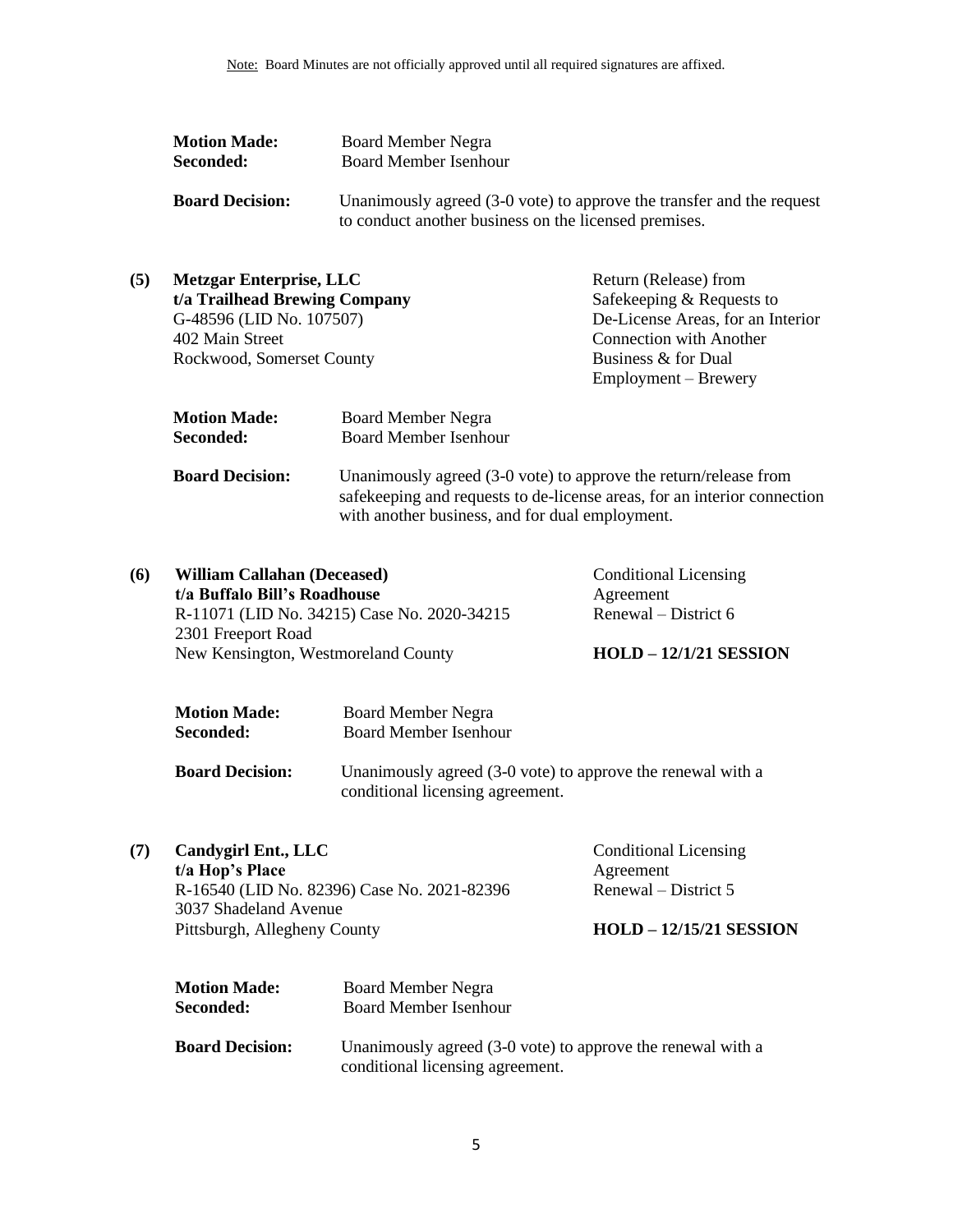| (8)  | Double D's, LLC<br>t/a Double D's<br>4020 Route 27, P.O. Box 81<br>Pittsfield Township<br>Garland, Warren County | Renewal – District 7<br>R-10881 (LID No. 61843) Case No. 2021-61843                              |
|------|------------------------------------------------------------------------------------------------------------------|--------------------------------------------------------------------------------------------------|
|      | <b>Motion Made:</b>                                                                                              | Board Member Negra made a motion to approve the renewal.                                         |
|      |                                                                                                                  | Board Member Isenhour stated that she would not second Board Member Negra's motion.              |
|      | <b>Motion Made:</b><br>Seconded:                                                                                 | Board Member Isenhour moved to hold for a conditional licensing<br>agreement.<br>Chairman Holden |
|      | <b>Board Decision:</b>                                                                                           | (2-1 vote) Hold for conditional licensing agreement.                                             |
| (9)  | Doug's Den, Inc.<br>t/a Doug's Den<br>2301-03 Brownsville Road<br>Pittsburgh, Allegheny County                   | Renewal – District 5<br>R-12642 (LID No. 42585) Case No. 2021-42585                              |
|      | <b>Motion Made:</b><br>Seconded:                                                                                 | <b>Board Member Negra</b><br><b>Board Member Isenhour</b>                                        |
|      | <b>Board Decision:</b>                                                                                           | Unanimously agreed (3-0 vote) to hold for conditional licensing<br>agreement.                    |
| (10) | <b>Heights Saxon Inn</b><br>1210 Saxonburg Road<br>Harrison Township<br>Natrona Heights, Allegheny County        | Renewal – District 5<br>R-18606 (LID No. 98703) Case No. 2021-98703                              |

| <b>Motion Made:</b> | <b>Board Member Negra</b>    |
|---------------------|------------------------------|
| <b>Seconded:</b>    | <b>Board Member Isenhour</b> |

**Board Decision:** Unanimously agreed (3-0 vote) to approve the renewal.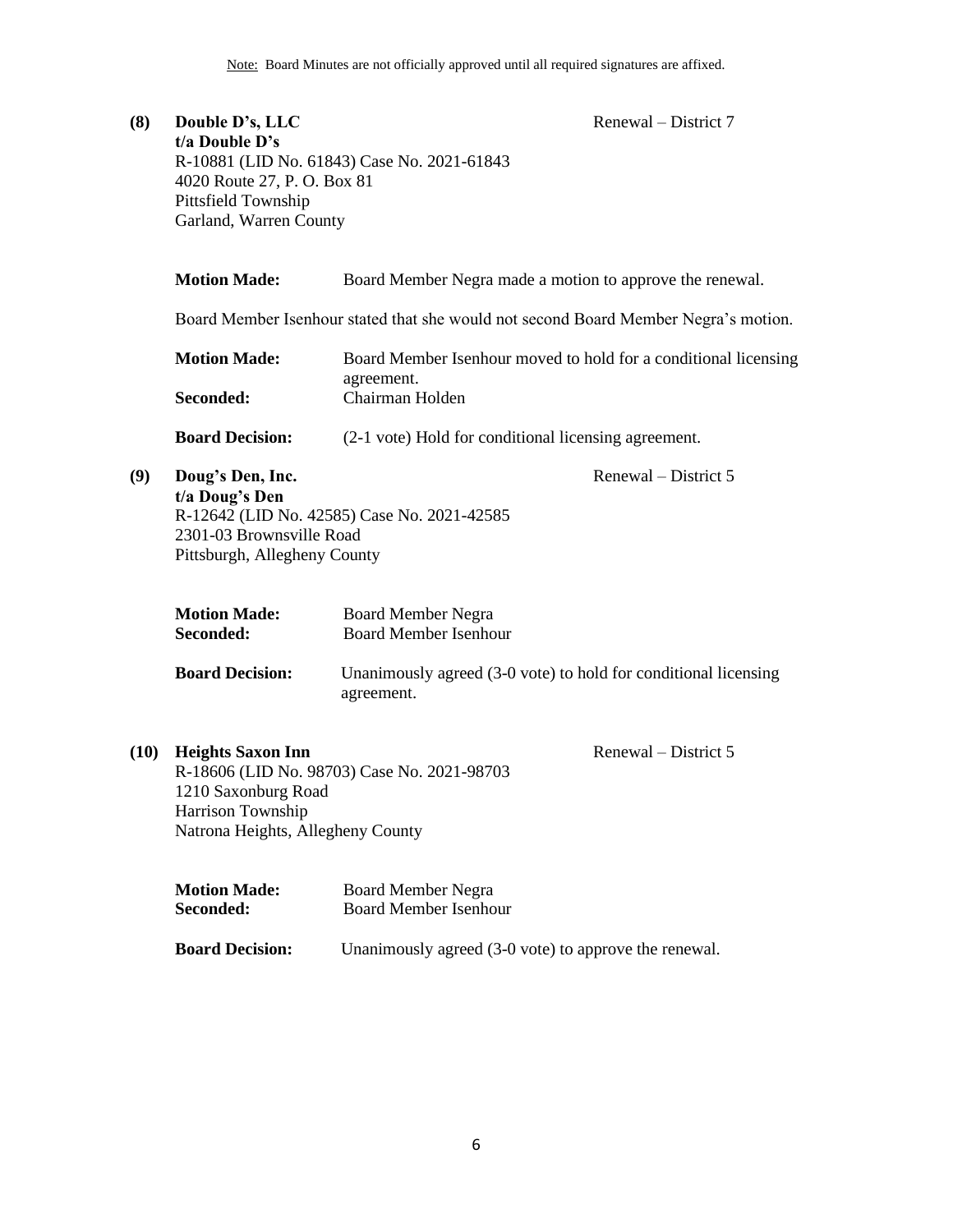Note: Board Minutes are not officially approved until all required signatures are affixed.

**(11) The Legion Home Association of Lock Haven PA** CC-4199 (LID No. 3616) Case No. 2021-3616 20 South Grove Street, P. O. Box 1 Lock Haven, Clinton County

Renewal – District 7

| agreement. |                                                                                                                                                                                                                                       |
|------------|---------------------------------------------------------------------------------------------------------------------------------------------------------------------------------------------------------------------------------------|
|            | <b>Conditional Licensing</b><br>Agreement<br>Renewal – District 3                                                                                                                                                                     |
|            | <b>Board Member Isenhour</b><br>Unanimously agreed (3-0 vote) to hold for conditional licensing<br>Pocono Enterprise Co.<br>R-14072 (LID No. 72244) Case No. 2021-72244<br>316-318 South Main Street<br>Shenandoah, Schuylkill County |

#### **HOLD – 1/12/22 SESSION**

| <b>Motion Made:</b> | Board Member Negra                                                       |
|---------------------|--------------------------------------------------------------------------|
| <b>Seconded:</b>    | Board Member Isenhour                                                    |
| Doord Docision.     | $\mu$ I hopimously govered (2.0 yote) to environg the repoyed with a new |

**Board Decision:** Unanimously agreed (3-0 vote) to approve the renewal with a new conditional licensing agreement.

Renewal – District 7

**(13) Take A Peek Inn, Inc.**

 $(12)$ 

**t/a Linger-In Tavern** R-15038 (LID No. 68259) Case No. 2021-68259 7 Locust Street, P. O. Box 507 Beech Creek, Clinton County

| <b>Motion Made:</b> | <b>Board Member Negra</b> |
|---------------------|---------------------------|
| Seconded:           | Board Member Isenhour     |

**Board Decision:** Unanimously agreed (3-0 vote) to approve the renewal.

**(14) Tiftam, Inc.**

**t/a Walkers Pub** H-1345 (LID No. 38566) Case No. 2021-38566 2024 Sarah Street Pittsburgh, Allegheny County

Conditional Licensing Agreement Renewal – District 5

| <b>Motion Made:</b>    | <b>Board Member Negra</b>                                   |
|------------------------|-------------------------------------------------------------|
| <b>Seconded:</b>       | Board Member Isenhour                                       |
| <b>Board Decision:</b> | Unanimously agreed (3-0 vote) to approve the renewal with a |
|                        | conditional licensing agreement.                            |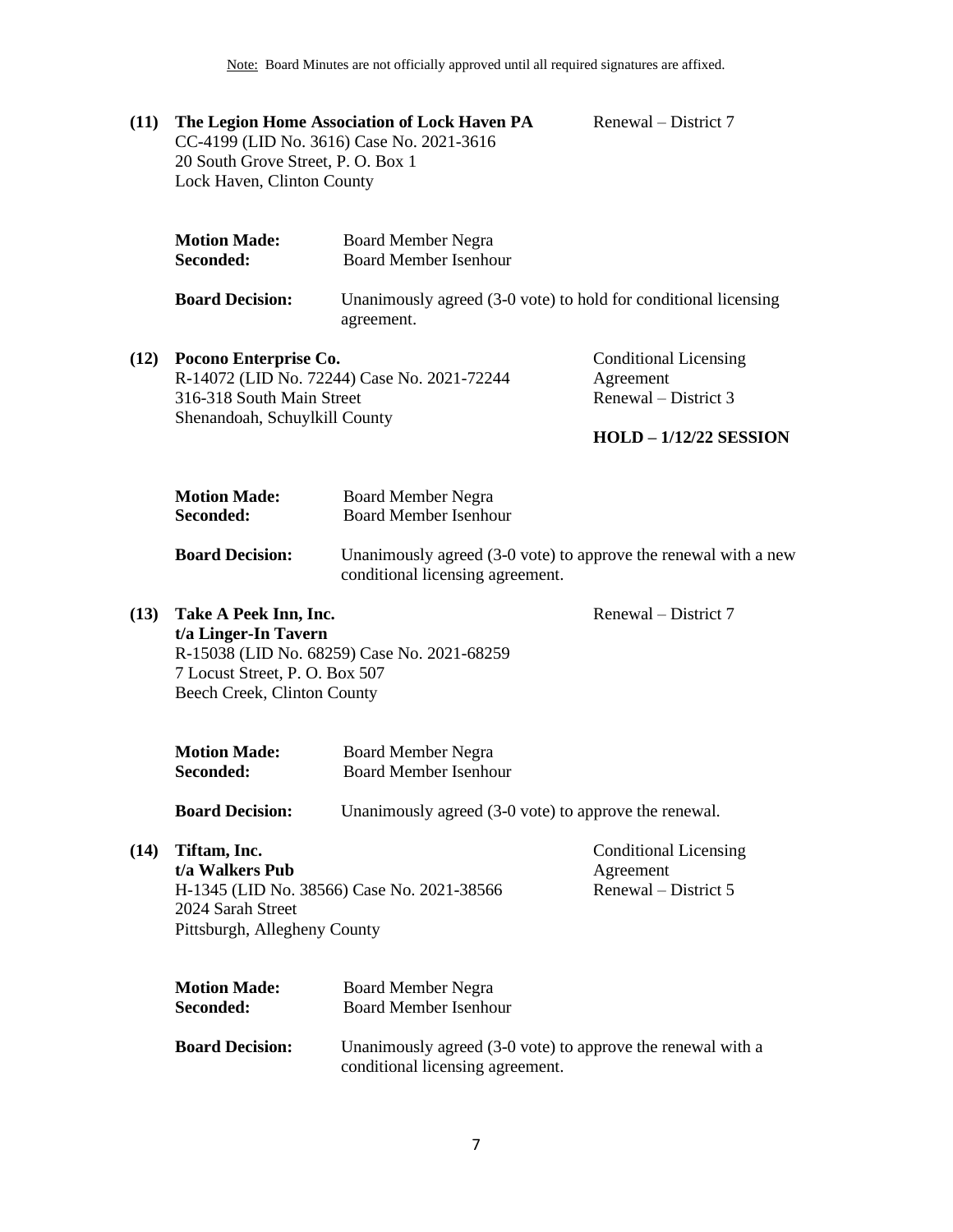Note: Board Minutes are not officially approved until all required signatures are affixed.

| (15) | Wagon Wheel Bar & Grill, Inc. |                                             | <b>Conditional Licensing</b> |
|------|-------------------------------|---------------------------------------------|------------------------------|
|      |                               | R-18237 (LID No. 64515) Case No. 2021-64515 | Agreement                    |
|      | 12711 Route 19 South          |                                             | Renewal – District 7         |
|      | Waterford Township            |                                             |                              |
|      | Waterford, Erie County        |                                             |                              |
|      | <b>Motion Made:</b>           | <b>Board Member Negra</b>                   |                              |
|      | Seconded:                     | <b>Board Member Isenhour</b>                |                              |
|      |                               |                                             |                              |

**Board Decision:** Unanimously agreed (3-0 vote) to approve the renewal with a conditional licensing agreement.

*From the Bureau of Human Resources*........................................... *Jason Lutcavage, Director of Administration Jennifer Haas, Director, Bureau of Human Resources*

#### <span id="page-7-0"></span>Personnel Actions

There were 15 personnel actions presented for consideration.

- **(1) Jacob Bedillion – Affirm Removal**
- **(2) Teresa Carr – Affirm Removal**
- **(3) Joy Christian – Affirm Removal**
- **(4) Philip Drula – Affirm Removal**
- **(5) Darcy Gray – Affirm Removal**
- **(6) Derek Herman - Affirm Removal**
- **(7) Eric Hoehl – Affirm Removal**
- **(8) Arthur Huff – Affirm Removal**
- **(9) Joyce Maurer – Affirm Removal**
- **(10) Melissa Miller – Removal**
- **(11) Anthony Moody - Removal**
- **(12) Demetrius Pitts – Removal**
- **(13) Karissa Weiss– Removal**
- **(14) John Zawoiski - Removal**
- **(15) Samantha Ziegler - Removal**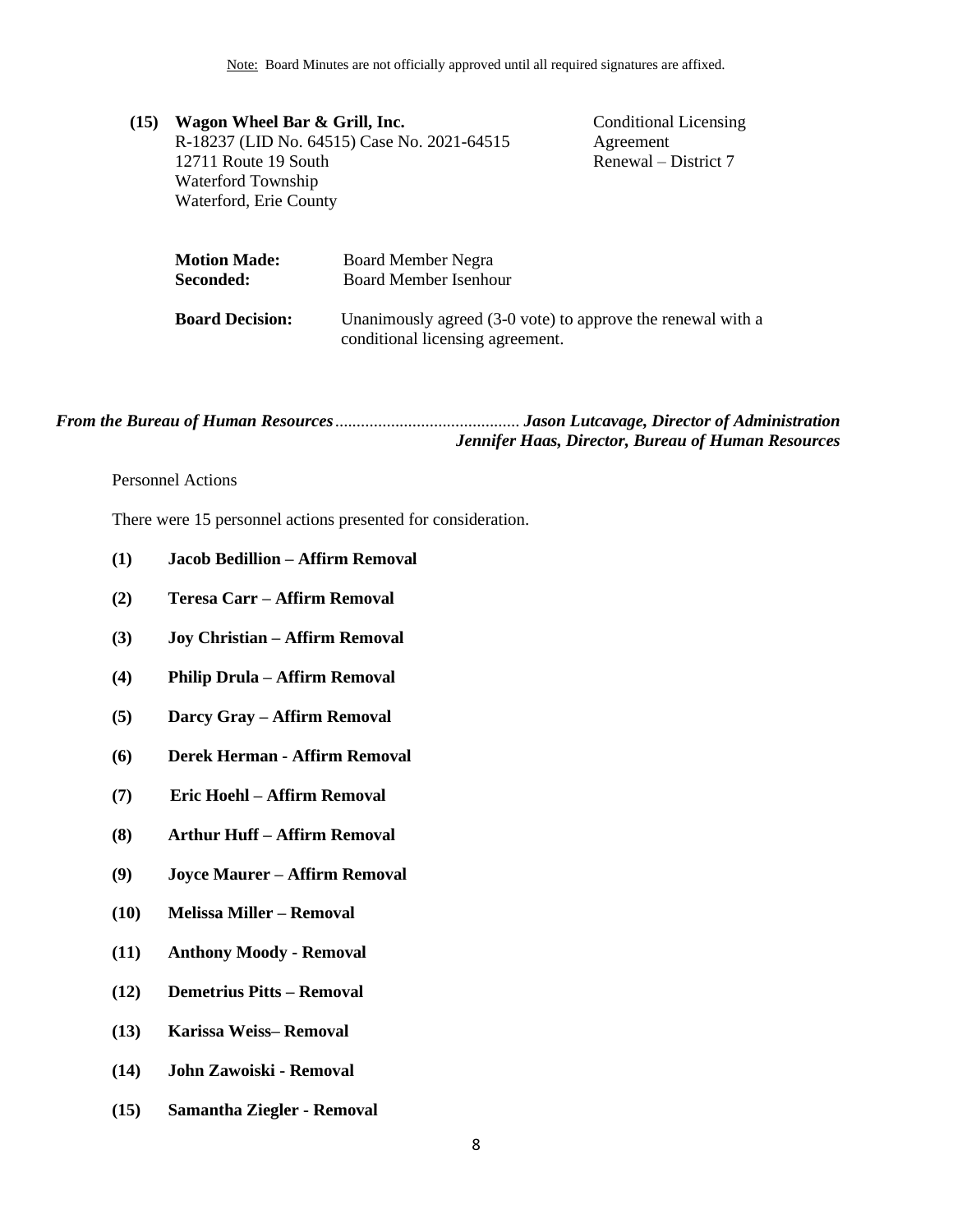| <b>Motion Made:</b>    | Board Member Negra                                              |
|------------------------|-----------------------------------------------------------------|
| <b>Seconded:</b>       | Board Member Isenhour                                           |
|                        |                                                                 |
| <b>Board Decision:</b> | Unanimously agreed (3-0 vote) to approve all Personnel actions. |

```
From the Bureau of Accounting & Purchasing .............................................Michael Demko, Executive Director
                                          Koppolu Ravindraraj, Director, Bureau of Accounting & Purchasing
                                        Mike Freeman, Director, Bureau of Financial Management & Analysis
```
Procurement Actions:

None

Inter-Agency Charges:

- **(1) Office of Comptroller Operations –** Billing of \$1,821,795.40 for the second quarter of FY 2021-22 from the Office of Comptroller Operations. The billing for actual October, November and December services was \$176,422.30 less (-8.8%) than the billing for last year's Q2 services. FY 2021-22 YTD billings total \$2.814 million or \$106 thousand (-3.6%) less than last year.
- **(2) Office of Administration – IT Shared Services –** Billing of \$1,386,350 for the FY 2021-22 Q3 billing for OA's IT Enterprise Technology Essential Services. This billing is for enterprise-wide infrastructure, network, security, enterprise data center (EDC) and service desk costs. The PLCB's charge represents 2.1% of the total \$66.2M OA- IT Shared Services billing. The FY 2021-22 billings for Q1-Q3 total \$2.95 million and are \$1.53 million (107%) more than last year.

The Bureau of Financial Management and Analysis has reviewed these charges and determined that they are reasonable based on billing methodology and previous experience.

#### **Motion Made:** Board Member Negra

Board Member Negra noted that he moves to accept Item #1 (Office of Comptroller Operations) but, due to a lack of information, moves to again hold on Item #2 (Office of Administration – IT Shared Services) as they did at the last Board Meeting. He went on to say that the Board can hopefully get the information they need soon so that they can vote on it at a forthcoming meeting.

**Seconded:** Board Member Isenhour

**Board Decision:** Unanimously agreed (3-0 vote) to approve item #1 (Office of Comptroller Operation) and hold on item #2 (Office of Administration – IT Shared Services).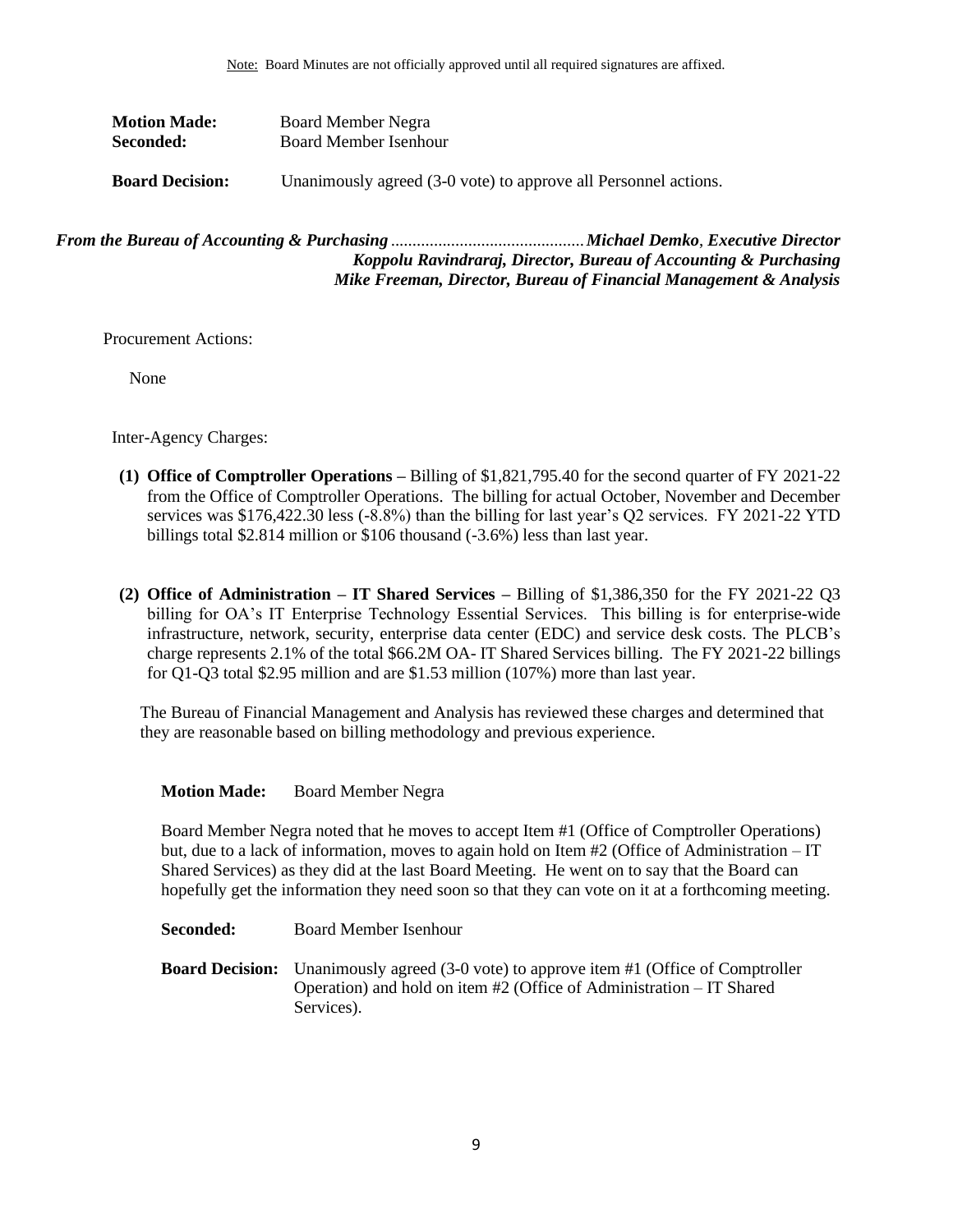*From the Office of Retail Operations*..............................................................*Michael Demko, Executive Director*

- <span id="page-9-0"></span>**(1) #0228 – Edgewood Towne Centre, 1749 South Braddock Avenue, Pittsburgh Amendment**
- **(2) #0502 – 600 Main Street, Saxton Amendment**

| <b>Motion Made:</b>    | Board Member Negra                                                      |
|------------------------|-------------------------------------------------------------------------|
| Seconded:              | Board Member Isenhour                                                   |
| <b>Board Decision:</b> | Unanimously agreed (3-0 vote) to approve all Retail Operations actions. |

|--|--|--|--|--|--|

| <b>VENDOR – ITEM NAME</b> | <b>BOARD ACTION REQUESTED</b>               |
|---------------------------|---------------------------------------------|
| Various                   | 1. Regular New Items Accepted               |
| Various                   | 2. Regular PA New Items Accepted            |
| Various                   | 3. Regular Recommended Delist February 2022 |
| Various                   | 4. Regular Recommended Delist March 2022    |

#### **1. Regular New Items Accepted**

| <b>BRAND NAME AND SIZE</b>           | <b>REASON</b> |
|--------------------------------------|---------------|
| <b>Jim Beam Brands Co</b>            |               |
| Sauza Hacienda Tequila Gold 1.75 L   | 18            |
| Sauza Hacienda Tequila Silver 1.75 L | 18            |
| <b>Treasury Wine Estates</b>         |               |
| 19 Crimes Martha's Chard 750 mL      | 1, 2, 3, 7    |

RECOMMENDED ACTION: We recommend the Board approve this action

#### **2. Regular PA New Items Accepted**

| <b>BRAND NAME AND SIZE</b>                                     | <b>REASON</b> |
|----------------------------------------------------------------|---------------|
| Doan Gang Distillery LLC                                       |               |
| Doan Distillery Quakerade Classic Lemon Vodka 4x355 mL<br>Cans | 16            |
| Doan Distillery Quakerade Mango Vodka 4x355 mL Cans            | 16            |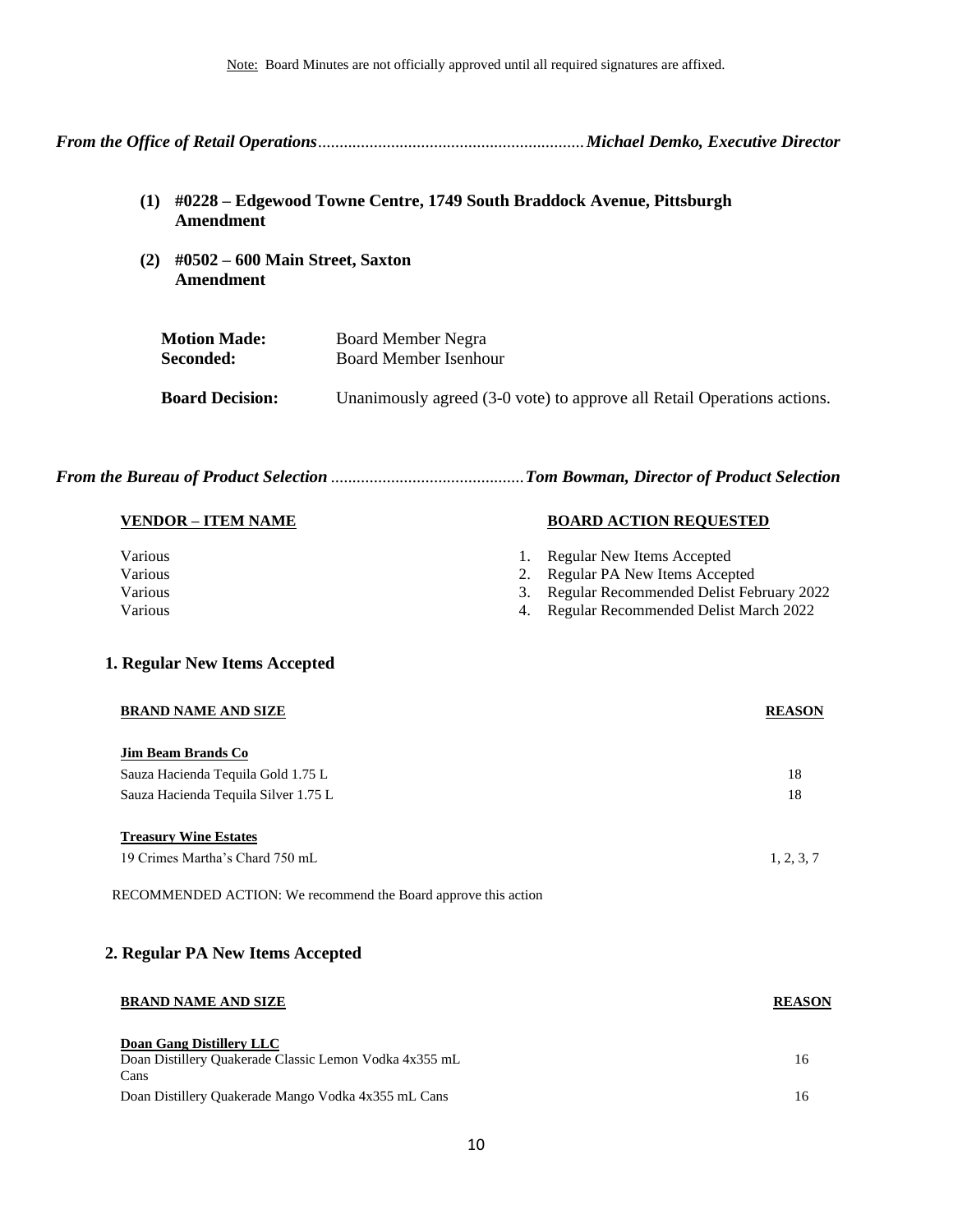| Doan Distillery Quakerade Peach Vodka 4x355 mL Cans      | 16 |
|----------------------------------------------------------|----|
| Doan Distillery Quakerade Pink Grapefruit Vodka 4x355 mL | 16 |
| Cans                                                     |    |
| Doan Distillery Quakerade Strawberry Vodka 4x355 mL Cans | 16 |
| <b>Hewn Spirits LLC</b>                                  |    |
| Denali Vodka 750 mL                                      | 16 |
| <b>Hidden Still Inc</b>                                  |    |
| Hidden Still Spirits Vodka 750 mL                        | 16 |

RECOMMENDED ACTION: We recommend the Board approve this action

#### **New Items – Recommended Listings**

#### **Reason Codes**

- 1. Strong marketing support
- 2. High brand recognition
- 3. Line/Size extension of successful brand
- 4. Trade up opportunity
- 5. Growing category
- 6. Growing segment
- 7. National rollout
- 8. Niche item / Limited distribution
- 9. High dollar profit potential
- 10. Trade out
- 11. High quality for the value
- 12. Innovative product/flavor
- 13. High sales through other PLCB channels (Luxury, Online, SLO)
- 14. Underrepresented category/segment
- 15. Hole in selection consumer/store requests
- 16. PA Spirits
- 17. PA Wines
- 18. Licensee only
- 19. Probationary listing

#### **3. Regular Recommended Delist February 2022**

#### **BRAND NAME AND SIZE CODE**

#### **Sazerac Company Inc**

| Drinkworks 12 Days of Cocktails Sampler Pack 12x50 mL               | 97615 |
|---------------------------------------------------------------------|-------|
| Drinkworks Brunch Cocktails 12x50 mL Sampler Pack                   | 98455 |
| Drinkworks Classic Collection Cosmopolitan 36 Proof 4x50 mL         | 98253 |
| Drinkworks Classic Collection Cuban Daiquiri 95 Proof 4x50 mL       | 98277 |
| Drinkworks Classic Collection Long Island Iced Tea 44 Proof 4x50 mL | 98254 |
| Drinkworks Classic Collection Margarita 33 Proof 4x50 mL            | 98252 |
| Drinkworks Classic Collection Mojito 33 Proof 12x50 mL              | 98839 |
| Drinkworks Classic Collection Mojito 33 Proof 4x50 mL               | 98255 |
| Drinkworks Classic Collection Moscow Mule 34 Proof 12x50 mL         | 98840 |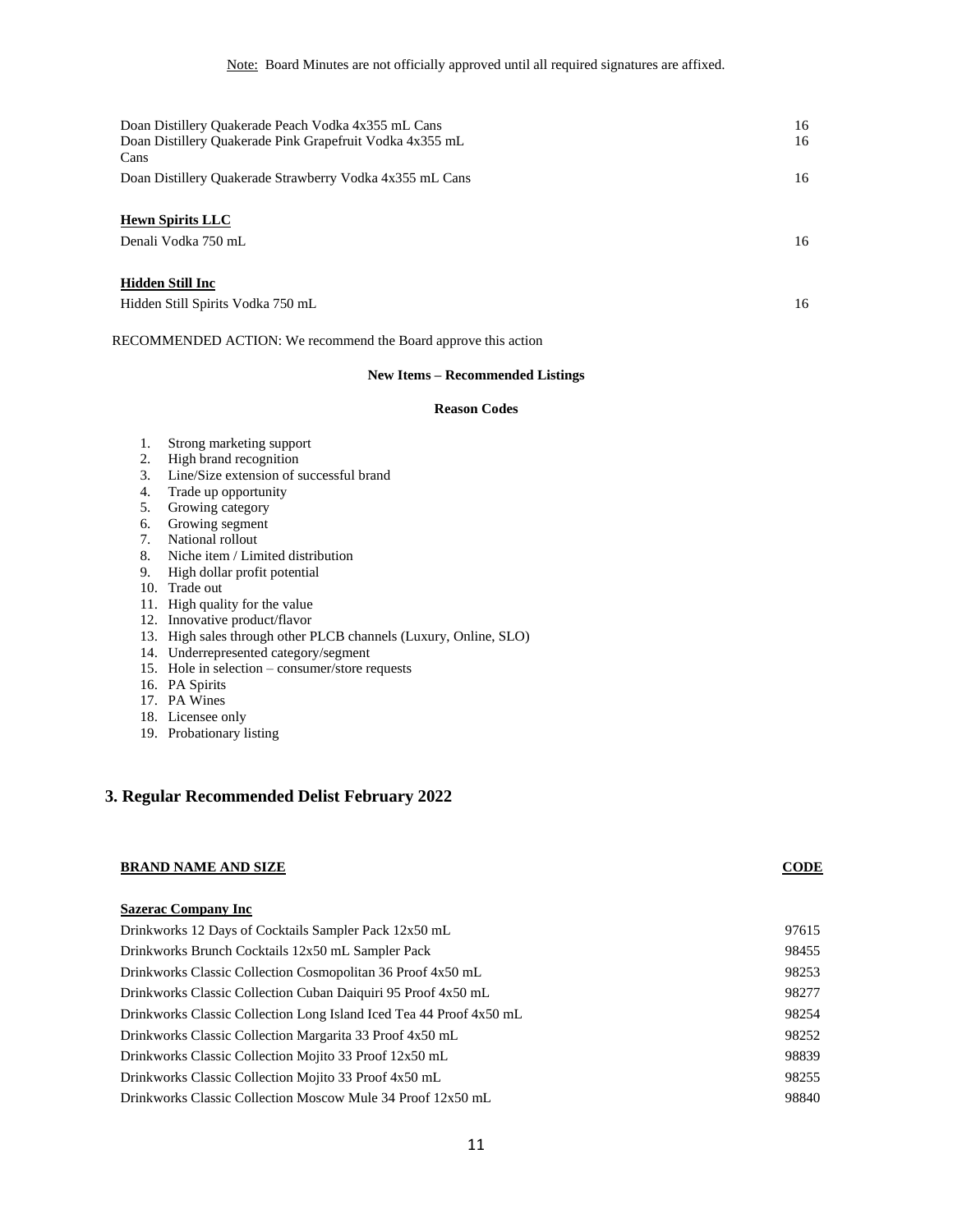| Drinkworks Classic Collection Moscow Mule 34 Proof 4x50 mL                    | 98247 |
|-------------------------------------------------------------------------------|-------|
| Drinkworks Classic Collection Old Fashioned 40 Proof 12x50 mL                 | 98838 |
| Drinkworks Classic Collection Old Fashioned 40 Proof 4x50 mL                  | 98256 |
| Drinkworks Classic Collection Paloma 40 Proof 4x50 mL                         | 97390 |
| Drinkworks Classic Collection Whiskey Sour 44 Proof 4x50 mL                   | 98249 |
| Drinkworks Classic Collection White Russian 18 Proof 4x50 mL                  | 98248 |
| Drinkworks Deep Eddy 12x50 mL Day Drink Variety Pack                          | 97269 |
| Drinkworks Fireside Collection 12x50 mL Sampler Pack                          | 98881 |
| Drinkworks Fireside Collection Version 2 12x50 mL Sampler Pack                | 97611 |
| Drinkworks Home Bar Sampler Pack 16x50 mL                                     | 98358 |
| Drinkworks Jack Daniels Cocktails 12x50 mL Sampler Pack                       | 97612 |
| Drinkworks Large Pour Margaritas Variety Pack 11 Proof 4x100 mL               | 97214 |
| Drinkworks Lynchburg Lemonade 39 Proof 4x50 mL                                | 98483 |
| Drinkworks Paradise Collection Mai Tai 38 Proof 4x50 mL                       | 98250 |
| Drinkworks Paradise Collection Margarita 34 Proof 4x50 mL                     | 98251 |
| Drinkworks Paradise Collection Rum Punch 39 Proof 4x50 mL                     | 97163 |
| Drinkworks Paradise Collection Strawberry Margarita 35 Proof 4x50 mL          | 98257 |
| Drinkworks Pomegranate Elderflower Spritzer 28 Proof 4x50 mL                  | 97164 |
| Drinkworks Signature Maple Rye Manhattan 46 Proof 4x50 mL                     | 98447 |
| Drinkworks Signature Series Chambord Royale 32 Proof 4x50 mL                  | 98961 |
| Drinkworks Signature Series Chocolate Negroni 48 Proof 4x50 mL                | 98446 |
| Drinkworks Signature Series Midtown Martini 47 Proof 4x50 mL                  | 98448 |
| Drinkworks Simply Refreshing Collection Gin and Tonic 42 Proof 4x50 mL        | 98239 |
| Drinkworks Simply Refreshing Collection Vodka Lemonade 37 Proof 4x50 mL       | 98243 |
| Drinkworks Simply Refreshing Collection Vodka Soda with Lime 34 Proof 4x50 mL | 98242 |
| Drinkworks Simply Refreshing Collection Whiskey Cola 38 Proof 4x50 mL         | 98241 |
| Drinkworks Spring Sippers 12x50 mL Sampler Pack                               | 97134 |
| Drinkworks Spring Sippers Collection Violet Cosmo 37 Proof 4x50 mL            | 97391 |
| Drinkworks Summer Solstice Cocktails 12x50 mL Sampler Pack                    | 98540 |
| Drinkworks Top Shelf Collection Absolut Pineapple Martini 36 Proof 4x50 mL    | 97613 |
| Drinkworks Top Shelf Collection Chambord French Martini 36 Proof 4x50 mL      | 98828 |
| Drinkworks Top Shelf Collection Elijah Craig Old Fashioned 50 Proof 4x50 mL   | 98882 |
| Drinkworks Top Shelf Collection Gentleman Jack Manhattan 50 Proof 4x50 mL     | 98829 |
| Drinkworks Top Shelf Collection Herradura Margarita 36 Proof 4x50 mL          | 98830 |
| Drinkworks Top Shelf Collection Kahlua Espresso Martini 36 Proof 4x50 mL      | 97614 |
| Drinkworks Wandering Vine Collection Lemon Bubbly 33 Proof 4x50 mL            | 98240 |
| Drinkworks Wandering Vine Collection Peach Sangria 37 Proof 4x50 mL           | 98244 |
| Drinkworks Wandering Vine Collection Red Sangria 40 Proof 4x50 mL             | 98245 |
| Drinkworks Wandering Vine Collection Rose Spritzer 22 Proof 4x50 mL           | 98246 |
| Drinkworks Wandering Vine Collection Variety Pack 67 Proof 12x50 mL           | 97215 |
|                                                                               |       |

EFFECTIVE DATE: The transference to closeout will become effective February 28, 2022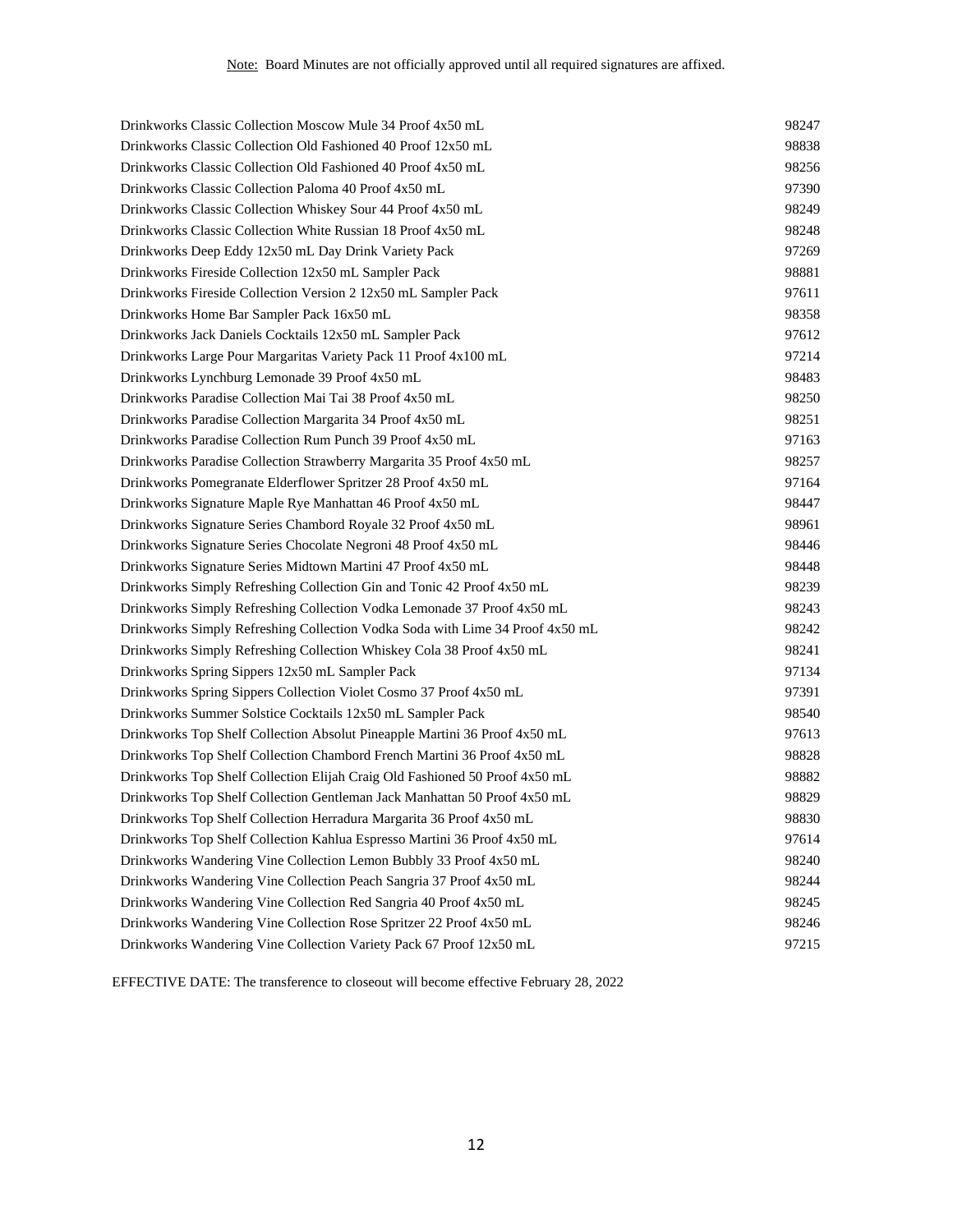#### **4. Regular Recommended Delist March 2022**

| <b>BRAND NAME AND SIZE</b>                     | <b>CODE</b> |
|------------------------------------------------|-------------|
| <b>Hidden Still Inc</b>                        |             |
| Hidden Still Mad Crayfish Vodka 750 mL         | 1544        |
| <b>North Wales Wines</b>                       |             |
| New Amsterdam Red Berry Vodka 375 mL           | 8498        |
| <b>Southern Glazers Wine and Spirits of PA</b> |             |
| Bully Hill Vineyards Growers Blush 1.5 L       | 4030        |
| <b>Sutter Home Winery</b>                      |             |
| Bandit Pinot Grigio 500 mL                     | 3458        |
| Sutter Home Pinot Noir 1.5 L                   | 7216        |

EFFECTIVE DATE: The transference to closeout will become effective March 25, 2022

| <b>Motion Made:</b>    | Board Member Negra                                                      |
|------------------------|-------------------------------------------------------------------------|
| <b>Seconded:</b>       | Board Member Isenhour                                                   |
| <b>Board Decision:</b> | Unanimously agreed (3-0 vote) to approve all Product Selection actions. |

## **FINANCIAL REPORT** ......................................... *Michael J. Burns, Comptroller Operations, Office of Budget*

None

### <span id="page-12-0"></span>**OTHER ISSUES**

 *Transfer to General Fund…………………………………………Michael Demko, Executive Director* 

The Office of Budget requests a transfer of \$85.1 million dollars (\$85,100,000) in the month of March 2022 from the State Stores Fund to the General Fund. The Finance team will schedule when this transfer will occur.

This transfer of this prescribed amount of \$85,100,000 will be processed as authorized in Expenditure Symbol Notification Number 21-033.

| <b>Motion Made:</b>    | Board Member Negra                                                                       |
|------------------------|------------------------------------------------------------------------------------------|
| Seconded:              | <b>Board Member Isenhour</b>                                                             |
| <b>Board Decision:</b> | Unanimously agreed (3-0 vote) to approve the authorization request to<br>transfer funds. |